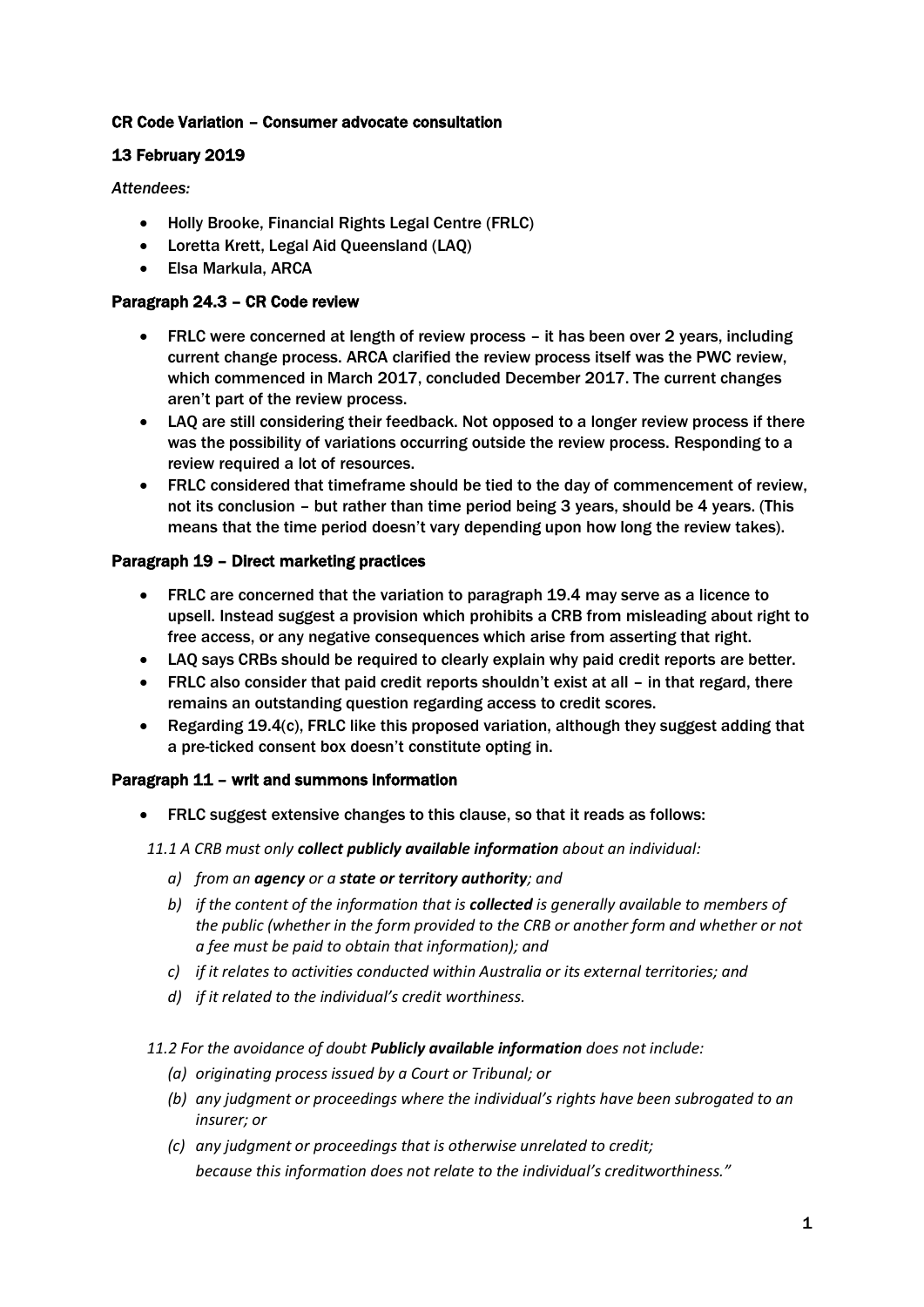• LAQ agree with suggested change.

# Paragraph 17 – protection for victims of fraud

- LAQ suggest ARCA contact ID Care organisation dealing with victims of fraud and where police will now send people impacted by identity fraud. They're very good – and would have direct experience of ban periods. LAQ has never met a client who needed a ban period – instead, LAQ experience has been with clients dealing with the consequences of identity theft on their credit report. LAQ had one client who had 26 loans taken out in their name, went through CIO. Found that nothing with CRBs or CPs was co-ordinated – and some lenders accepted the information was incorrect due to identity theft, yet others wouldn't. One CRB took the view that information should stay on because the CP in question had considered the information was accurate at the time it was entered (even though information was subsequently provided showing it was fraudulent). Having a ban period alone is not very helpful in dealing with these sorts of problems. LAQ will check with client whether they will agree to share specific details of responses from CPs and CRBs on a de-identified basis.
- ARCA suggested the issue here may not necessarily about ban periods, but instead about understanding and application of correction obligations. Is there a role for a corrections guide?
- FRLC noted it would be useful to have a specific set of steps laid out. The CRB has to act as a hub of information to fix things – they deal with CPs and keep individuals up-todate.
- LAQ agreed the issue appears to be that CRBs are not following through with their first responder obligations but instead referring individuals through to CPs to have corrections made.

### Paragraph 6.2(a) – account open date

• FRLC consider it would be best to keep it simple, and across the board for all products – have the open date as the approval date. It is important for responsible lending purposes that this information is disclosed on credit reports. LAQ concur.

#### Paragraph 8 – RHI assessment

- FRLC agree with need to only have a point-in-time assessment. Have a concern with the change in RHI code from '7' to 'X'. FRLC is concerned that this demonstrates noncompliance with the Code, and changing the Code to enable compliance (is this an appropriate response to non-compliance?). FRLC also consider 'X' is more confusing to consumers than '7'.
- ARCA noted that the use of the 'X' is already in place on credit reports. ARCA also note this isn't a deliberate flaunting of the law – the 'X' was included as the RHI code in the Data Standard before the CR Code was written, and well-established as practice – and having consistency between CR Code and industry practice had been over-looked. ARCA saw the CR Code variation as a good opportunity to align the two.

### Paragraph 21 – complaints

• FRLC had previously provided the following feedback on paragraph 21:

*The ISO standard is very expensive to access in full – it is unreasonable to assume that a consumer wishing to understand the standards to which their CRB is presumed to be held must first find the ISO standard online and then spend a large sum of money to*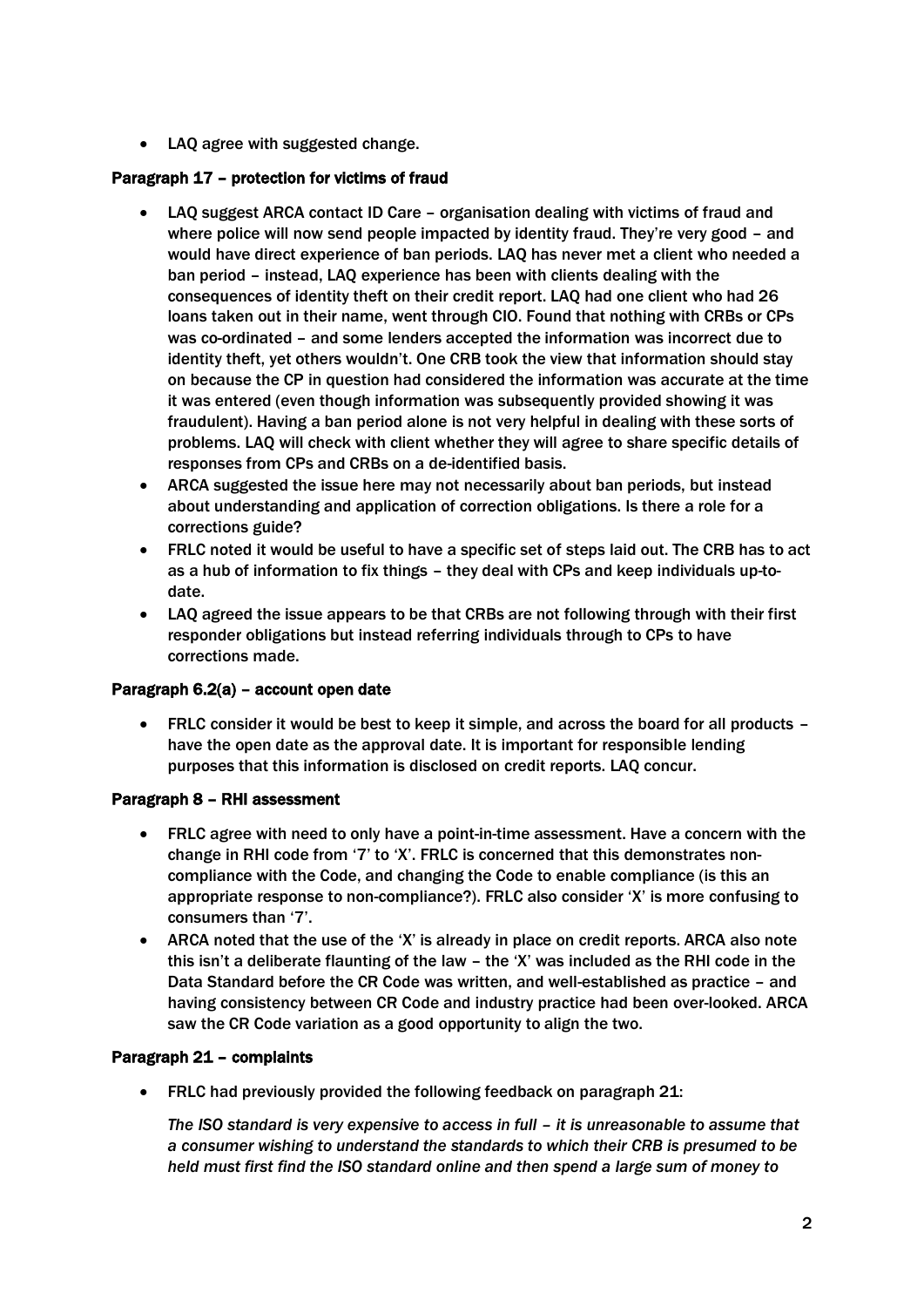*download it. The commitments laid out in the CR Code should be accessible to consumers, so that they can effectively hold their CRBs to account for wrongdoing. Even aside from accessibility issues, in our view the ISO standard is weak and non-specific.*

*Our preferred way forward for amendments to paragraph 21 relating to complaints handling is as follows:*

- *There should be a separate, specific standard written up for complaints handling by CRBs, similar to RG 165. The CR Code should refer to this.*
- *The CR Code should also itself explicitly set out basic principles for IDR processes for CRBs, similar to how the Code of Banking Practice and the Life Insurance Code of Practice set out basic IDR commitments for their subscribers.*

*We understand the drafting of a complaint handling standard specific to CRBs may take several months, and would suggest that in the interim the CR Code should include some basic principles for IDR processes for CRBs and can refer to the updated ISO standard.*

- ARCA noted that it will provide this feedback to its Board for further discussion and feedback.
- FRLC noted one minor amendment and that is that the ISO standard is available in state libraries.
- LAQ agreed with FRLC feedback.

#### Paragraph 20.2 – corrections (consultation requirements)

• FRLC support this variation, although propose the time period be 5 business days rather than 3 business days.

#### Paragraph 20.4 – corrections (timeframes)

- FRLC would prefer a timeframe be imposed for correction i.e. if you have all available information to make a correction, 5 business days is a reasonable time period in which to process a correction.
- LAQ has no specific feedback other than noting that 'as soon as practicable' could mean anything. LAQ's issue is that for a consumer getting a home loan and prevented from doing so because of incorrect information on their credit report, these timeframes won't help at all. The reason you want a correction dealt with in a timely manner is because you've got a lending application on foot. How can you get it moving more quickly, especially if you've been a victim of fraud? Perhaps rather than Code provision there needs to be more of a Guide around it – a clear way to deal with urgent requests. For instance, what does it mean where a CP has to access archive facilities to confirm if information is correct or not? There are potentially serious consequences for consumers where this is not done right. LAQ will look to provide examples as well.

#### Paragraph 10.1 – payment information

• FRLC sought clarification as to how Privacy Act already deals with new arrangement information. ARCA will provide copies of the relevant sections of the Act as well as a link to the CreditSmart blog on the change to payment information.

#### Additional issues

- FRLC note there are still 2 corrections issues not addressed:
	- o Separating CP and CRB corrections obligations